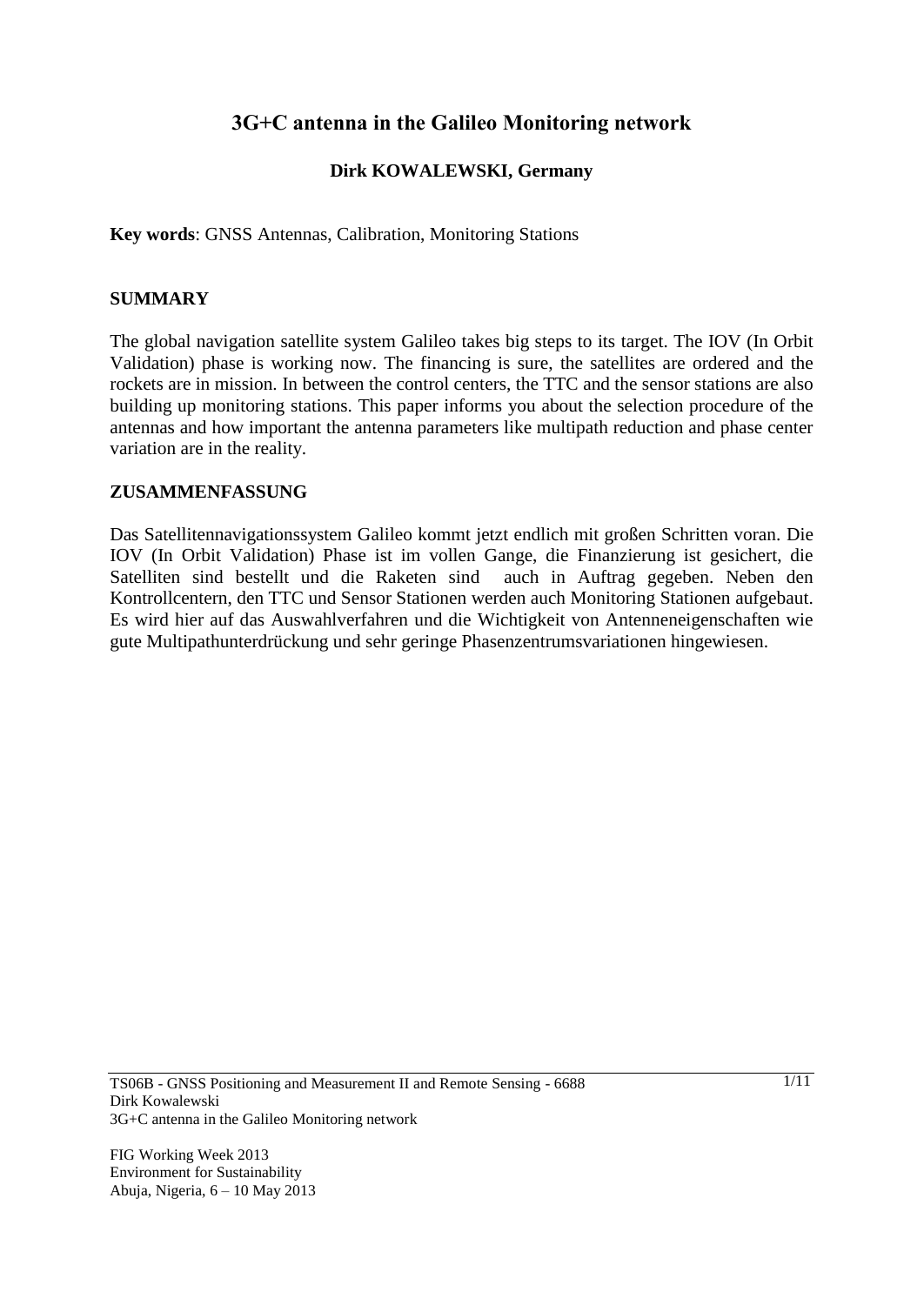# **3G+C antenna in the Galileo Monitoring network**

## **Dirk KOWALEWSKI, Germany**

## **1. STATUS OF GALILEO**

Galileo, the European Navigation System, has a long history. The first plan of the European Union was to have an operable system since 2008. The miscarrying of the public private partnership between the EU and a part of the industrial magnate took a lot of time. The fact that 27 EU countries discussed about the financing of Galileo didn't really helped for fast decisions. But now everything is fixed, the financial budget is concluded and Galileo is on a good way. The first satellite GIOVE-A started in 2007 and the second test satellite GIOVE-B followed in 2008. One important payload of GIOVE-B was the hydrogen passive maser clock. This clock has a significant higher accuracy than the atomic clocks from the GPS or GLONASS satellite navigation systems. Another big step for Galileo is the signal structure. It helps to track the signals faster.

## **1.1 In Orbit Validation (IOV)**

The IOV phase is a very important milestone for the Galileo navigation system. In IOV we have four operable Galileo satellites in the Orbit. Two satellites launched on the 21 October 2011 and the next two on the 12 October 2012. Both Soyuz rockets (Russia) started from the Guiana Space Centre (CSG) in Kourou in French Guiana. This was the first time that a Russian missile launched in CSG. Four navigation satellites the absolutely minimum requirement for a positioning by means of trilateration calculation, as well longitude and latitude as the altitude and point in time can exactly be captured. Assist by this Satellite quartet starts the construction of the new worldwide navigation system Galileo. The development and the manufacturing occur in Ottobrunn, Germany. The main contractor was EADS Astrium and OHB. The IOV says, that the satellites are fully operable, all Galileosignals can be received and the monitoring system from two Ground Control Centers (GCC) works also. One is in Fucino, Italy. They host and operate the Ground Mission Segment (GMS). Te second one is in Oberpfaffenhofen, Germany. They will host and operate the Ground Control Segment (GCS). A network of sensor stations is providing the coverage for orbitography and synchronization of the measurements.

## **1.2 The next steps of the Galileo navigations system**

The EU Commission give the order to OHB Technology to build further 22 Galileo navigation satellites and EADS Astrium has the order to build also 4 Galileo navigation satellites. With the 4 IOV satellites the Galileo system will have 30 Satellites in orbit. Arianespace will send with 6 Sojuz rockets 12 satellites and with three Ariane 5 rockets 12 satellites in the orbit. The target is to have in 2015 a fully operable Galileo navigation system. In my opinion the chance is very good to have the system in time.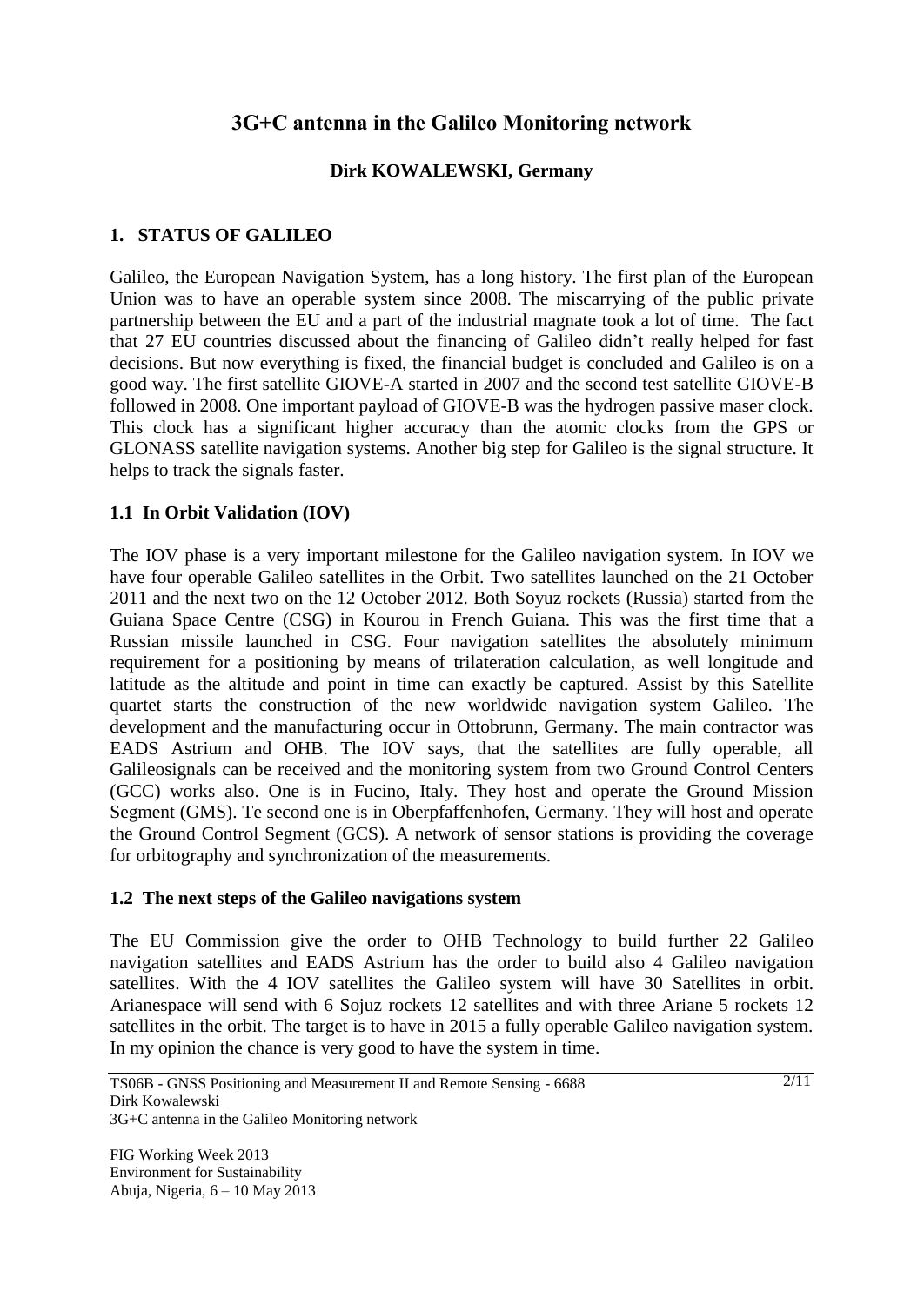| Parameter        | GIOVE-A         | GIOVE-B          | <b>IOV</b>            | <b>OHC</b>                                                                                                                     |
|------------------|-----------------|------------------|-----------------------|--------------------------------------------------------------------------------------------------------------------------------|
| Launch mass      | 602 kg          | 530 kg           | 700 kg                | 733 kg                                                                                                                         |
| Dry mass         | 550 kg          | 502 kg           | 640 kg                | 680 kg                                                                                                                         |
| Body size        |                 |                  |                       | 1.3 m x 1.8 m $\vert$ 0.95 m x 0.95 m $\vert$ 2.74 m x 1.58 m $\vert$ 2.5 m x 1.2 m x                                          |
|                  | x 1.65 m        | x 2.4 m          | x 1.59 m              | 1.1 <sub>m</sub>                                                                                                               |
| Solar array size |                 |                  |                       | $2 \times 2 \times 1.74$ m $2 \times 4 \times 1.5$ m $\times 2 \times 2 \times -3$ m $\times 2 \times 2 \times 2.5$ m $\times$ |
|                  | x 0.98 m        | 0.8 <sub>m</sub> | $~1$ m                | 1.1 <sub>m</sub>                                                                                                               |
| Span width       | $~10 \text{ m}$ | $~10 \text{ m}$  | 14.5 m                | 14.8 m                                                                                                                         |
| Cross section    | $9 \text{ m}^2$ | 12 $m^2$         | n/a                   | n/a                                                                                                                            |
| SRP acceleration | 99 nm/s $^{2}$  | 151 nm/s $^2$    | 113 nm/s <sup>2</sup> | n/a                                                                                                                            |

#### **1.3 Technical sheets from the Galileo Satellites**



GIOVE-A GIOVE-B GIOVE-B GALILEO-IOV

## **2. GALILEO GROUND SEGMENT**

The whole Galileo constellation will be monitored from the Galileo ground segment. The task of the ground segment is to control the Galileo constellation, monitoring satellite health and uploading data to the satellites. The most important task is the clock synchronization and the orbit ephemeris. For this job Galileo needs a worldwide network of stations. Forty Galileo sensor stations (GSS) for orbit determination and time synchronization. Five Galileo TTC Station with a 13 m antenna dish for telematics and remote control and nine Galileo Mission Uplink Stations (ULS) to send navigation and integrity signals to the satellites. The following sheet compares the ground segment infrastructure of GPS and Galileo.

|                       | <b>GPS</b> | <b>Galileo</b> |
|-----------------------|------------|----------------|
| <b>Sensor Station</b> | o          | 40 (GSS)       |
| <b>Uplink Station</b> | 3          | $9$ (ULS)      |
| <b>TTC Stations</b>   |            | $5$ (TTC)      |
| <b>Control Center</b> |            | $2$ (GCC)      |

TS06B - GNSS Positioning and Measurement II and Remote Sensing - 6688 Dirk Kowalewski 3G+C antenna in the Galileo Monitoring network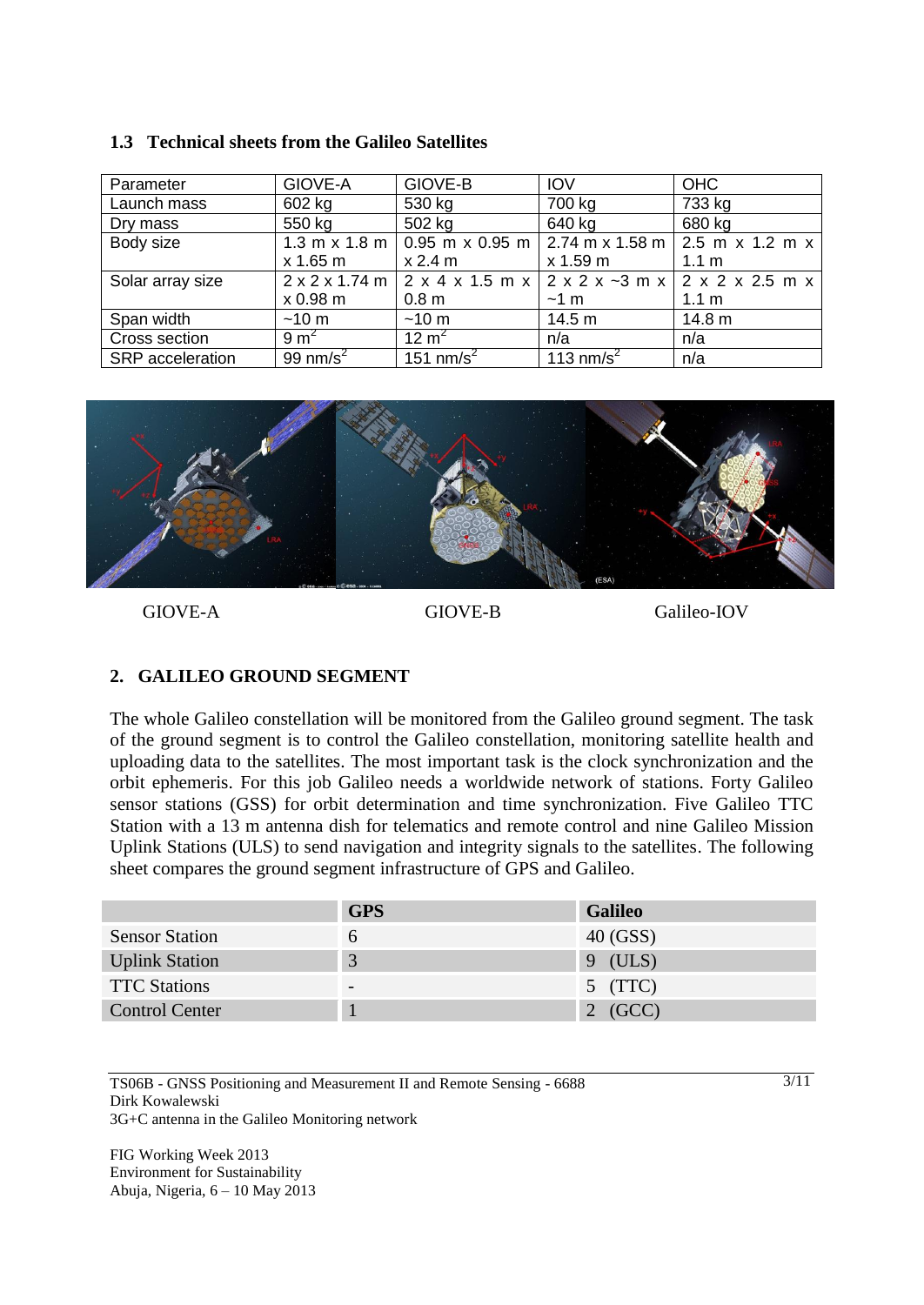## **3. GALILEO MONITORING STATIONS**

Further the ESA builds up monitoring stations. The plan is that every country in the EU shall build up minimum one station. Every monitoring station must have 3 reference stations and two rovers. The special task is at now not defined, but everybody knows that they have to control the accuracy and the time shift of the system. For this task they need special GNSS receivers and also very good GNSS antennas. The following subsection describes the selection procedure of the GNSS antennas.

## **4. SELECTION OF GNSS ANTENNAS**

In the shortlist came three antennas. The Trimble Zephyr Geodetic II, the Leica AR10 and the navXperience 3G+C.

## **4.1 Trimble Zephyr Geodetic II**

The brochure of the Trimble Zephyr antenna promises a lot of good parameters, minimum tracking elevation 0°. But in the leaflet is written in practice more than 3°. An important feature is the phase center accuracy of 2 mm or better and the phase center repeatability of less than 1 mm. Furthermore the brochure promises to receive all existing and prospectively GNSS signals. The Zephyr technology promises a good multipath reduction and the stealth ground plane cuts reflected signals. The antenna is developed in 2006 and a big quantity of Zephyr Geodetic II is in the market.



## **4.2 Leica AR10**

The brochure also promises the tracking of all signals from GPS, Glonass Galileo and Compass (BeiDou), sup-millimeter phase center repeatability and an optimal signal quality. If you trust the brochure the antenna has nearly a chokering performance and a high multipath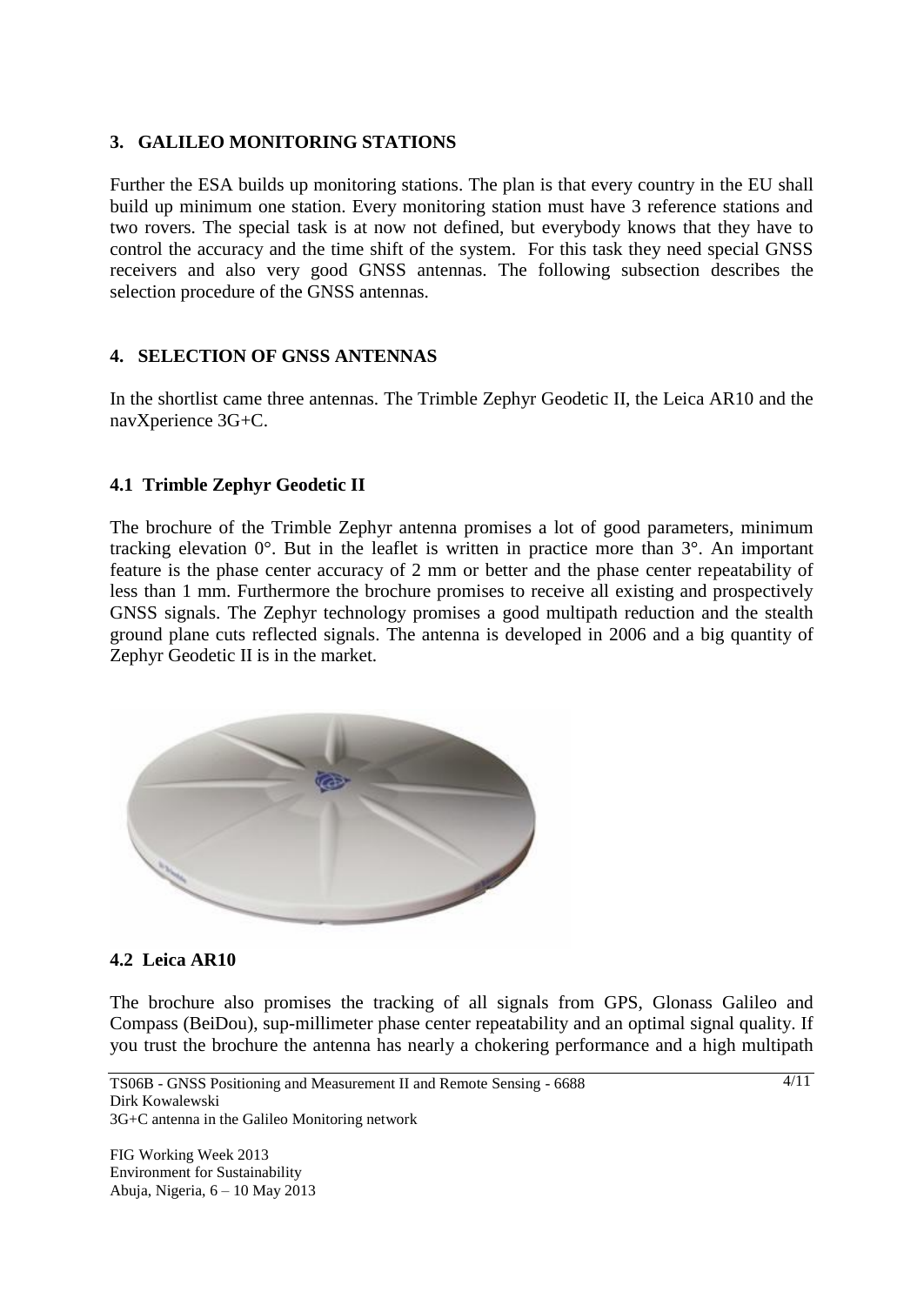suppression. The development is from 2010.



### **4.3 navXperience 3G+C**

The brochure from the 3G+C antenna promises nearly the same as the two models before, tracking all GNSS signals, a very low phase center variation and a really good multipath reduction. But by the new technology this antenna is constructed for all applications, as reference stations, for mobile surveying, machine control, etc. This is really interesting for the Galileo monitoring stations, because they use the same antenna as reference station and rover. This gives a lot of advantages. The antenna reference point is the same for reference station and rover, the have the same quality of the GNSS signals.



TS06B - GNSS Positioning and Measurement II and Remote Sensing - 6688 Dirk Kowalewski 3G+C antenna in the Galileo Monitoring network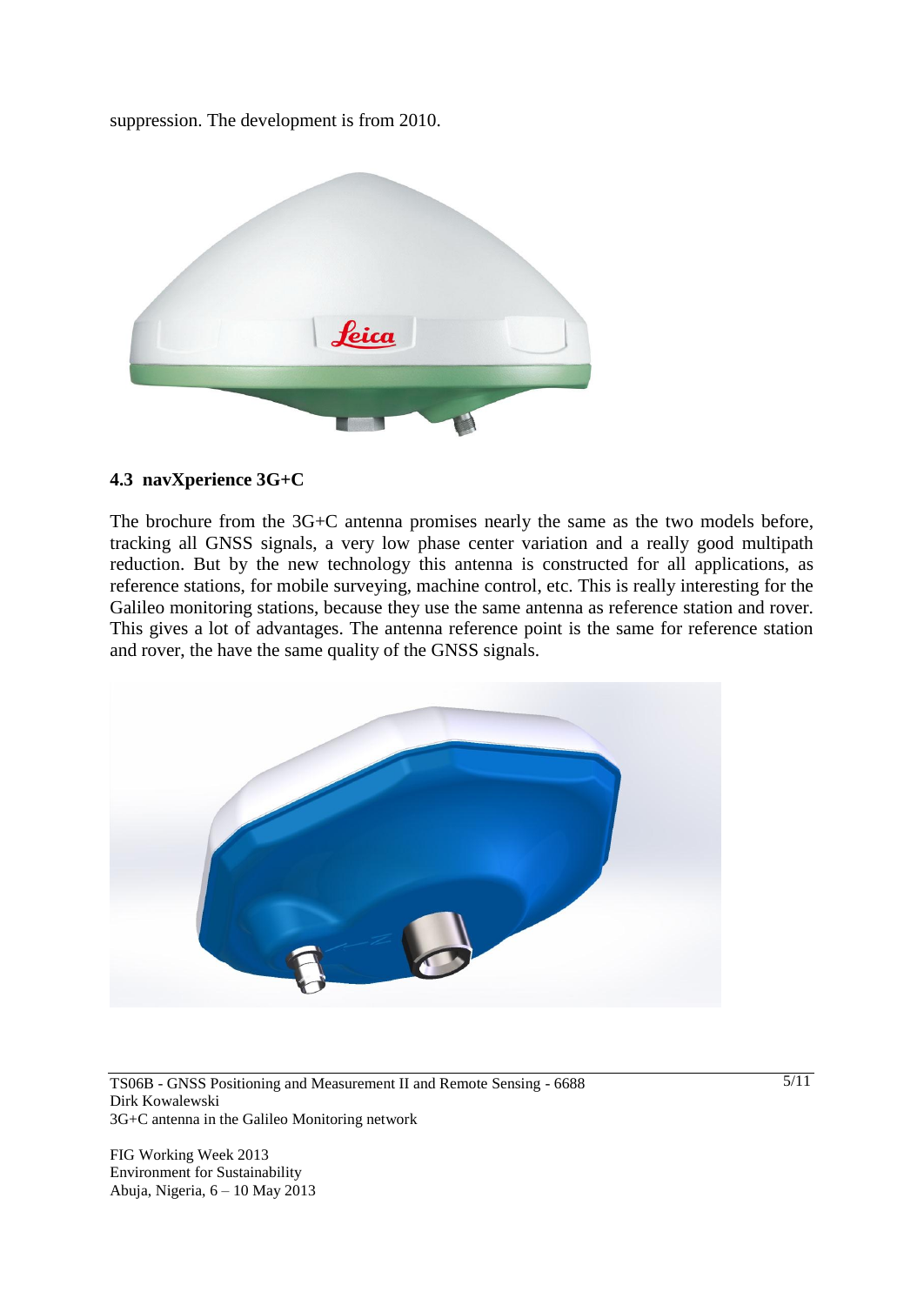## **4.4 Compare the technical data**

|                             | Zephyr Geod. II | <b>AR10</b> | $3G+C$                                                                |
|-----------------------------|-----------------|-------------|-----------------------------------------------------------------------|
| <b>Tracking all signals</b> | Yes             | Yes         | Yes                                                                   |
| Minimum phase v.            | Yes             | Yes         | Yes                                                                   |
| <b>Polarization</b>         | <b>RHCP</b>     | <b>RHCP</b> | <b>RHCP</b>                                                           |
| <b>Power</b>                | 3.5 to 20 V     | 3.3 to 12 V | 3.3 to 20 V                                                           |
| Antenna gain                | 50 dB           | 29dB        | 29 dB the $3G+C$<br>42 dB the 3G+C marine<br>48 dB the 3G+C reference |
| <b>Axial Ratio (Zenit)</b>  | 2 dB            | 1.4dB       | 3 dB                                                                  |
| <b>Vibration rating</b>     | MIL-STD 810f    | ISO9022-3   | MIL-STD 810f                                                          |
| Weight                      | $1.36$ kg       | $1.12$ kg   | $0.38$ kg                                                             |

#### **5. MEASUREMENTS**

#### **5.1 Phase Center Variations (PCV)**

The phase center of a GNSS antenna is in an ideal case stabile, punctual and constant. It is not possible to build an antenna without a phase center variation. Each antenna phase center is flitting according to the azimuth and elevation angle of the satellites. GNSS antennas with azimuth dependence are not so good antennas. The Trimble and the Leica GNSS antenna promise a good phase center repeatability, but the brochures doesn't mention anything about the phase center variation. The phase center variations are very important for precise measurements. Nearly each manufacture of GNSS antennas let them calibrate from independent companies or Institutes. It needs minimum 5 antennas for a typical calibration file. The following chapters show the results of calibrations. Everybody can download the typical calibration files from the following website: [http://www.ngs.noaa.gov/ANTCAL/.](http://www.ngs.noaa.gov/ANTCAL/) Here are the results absolute comparable, because all calibration has been done from the same company,  $Ge^{o++}$ . They made the typical calibration for these three antennas.  $Ge^{o++}$ calibrated five antennas from AR10, six antennas from the Zephyr und eight antennas from the 3G+C.

TS06B - GNSS Positioning and Measurement II and Remote Sensing - 6688 Dirk Kowalewski 3G+C antenna in the Galileo Monitoring network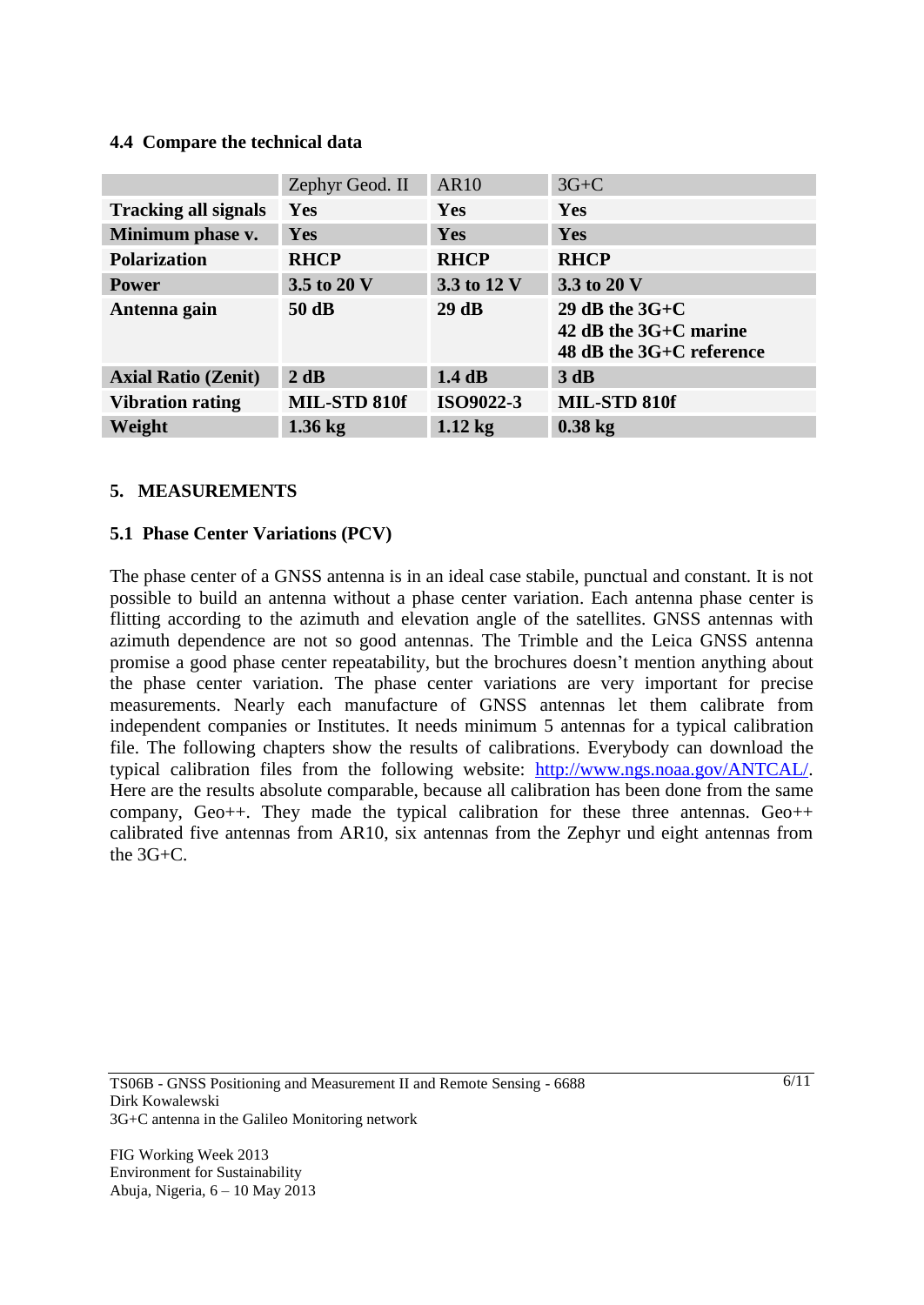## 5.1.1 Zephyr Geodetic II: results of the typical calibration



### 5.1.2 Leica AR10: results of the typical calibration



### 5.1.3 navXperience 3G+C: results of the typical calibration



## 5.1.4 Assessment of the results

The Trimble Zephyr Geodetic II has a phase center variation from  $-4$  to  $+8$  mm and the antenna has only the variation in the height. This is a really good result. The Leica AR10 has a phase center variation of 12 mm, but the wings are not good for the accuracy when you work without a calibration or if you use this antenna for a mobile (rover) application. This antenna was canceled for the next step. The navXperience 3G+C has only a maximum of 4 mm phase center variation and also only variations in the height. In this comparison the 3G+C is better. The next step was to elaborate the navXperience 3G+C antenna for the qualification

7/11

TS06B - GNSS Positioning and Measurement II and Remote Sensing - 6688 Dirk Kowalewski 3G+C antenna in the Galileo Monitoring network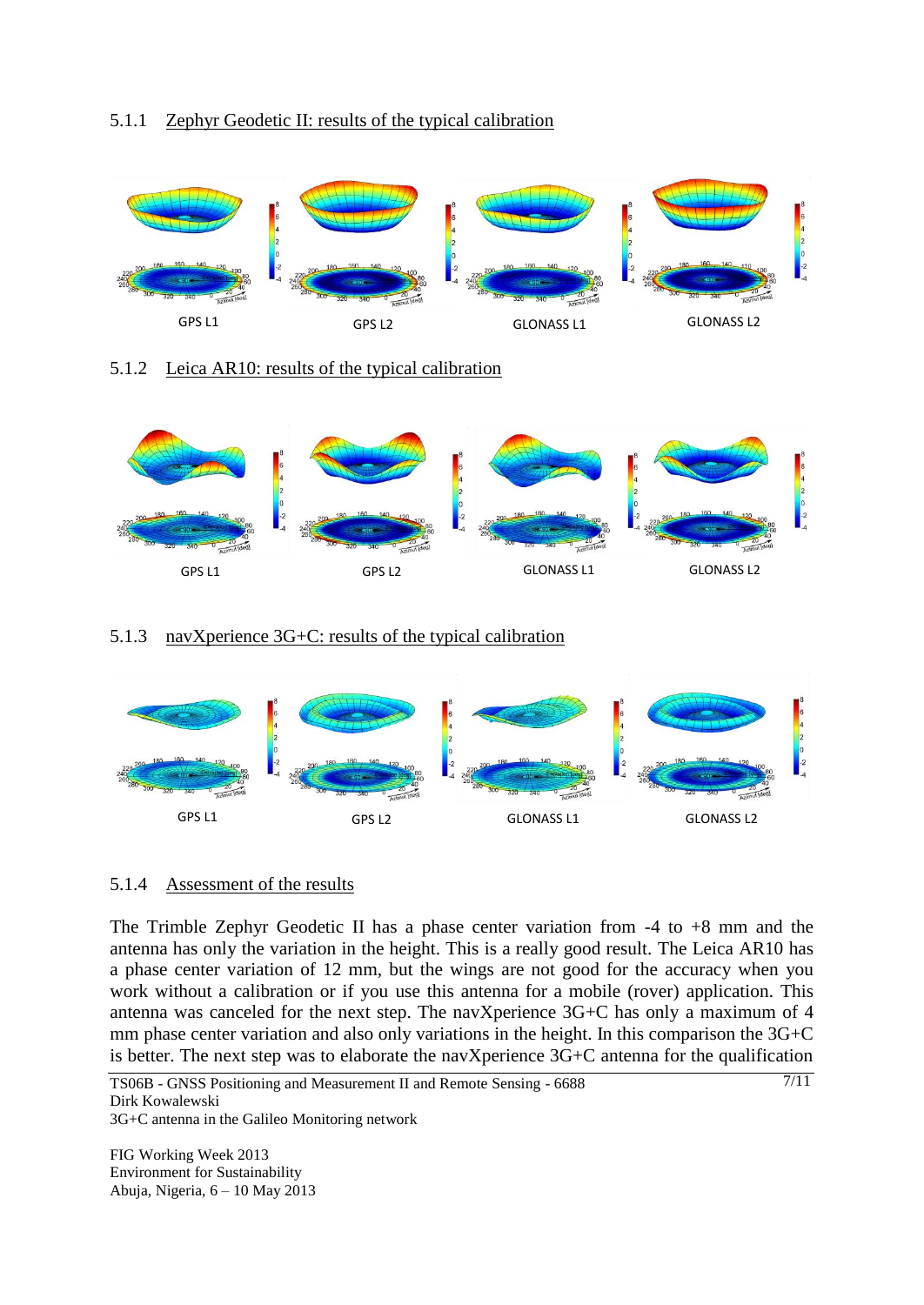as a reference and mobile GNSS antenna.

### **5.2 Antenna Pattern**

The GNSS satellites send right hand circular pattern. That means: It is a polarized signal which plane rotates right handed. If this signal is reflected its plane rotates left handed (RHCP). The antennas try to use the right handed rotating signals and avoid the left handed rotating signals (LHCP). The pattern displays the amount of the receiving signals.



Horizontal slice @ THETA=75°: RHCP and LHCP @ 1,16 GHz (left) @ 1,61 GHz (right)

TS06B - GNSS Positioning and Measurement II and Remote Sensing - 6688 Dirk Kowalewski 3G+C antenna in the Galileo Monitoring network

FIG Working Week 2013 Environment for Sustainability Abuja, Nigeria, 6 – 10 May 2013 8/11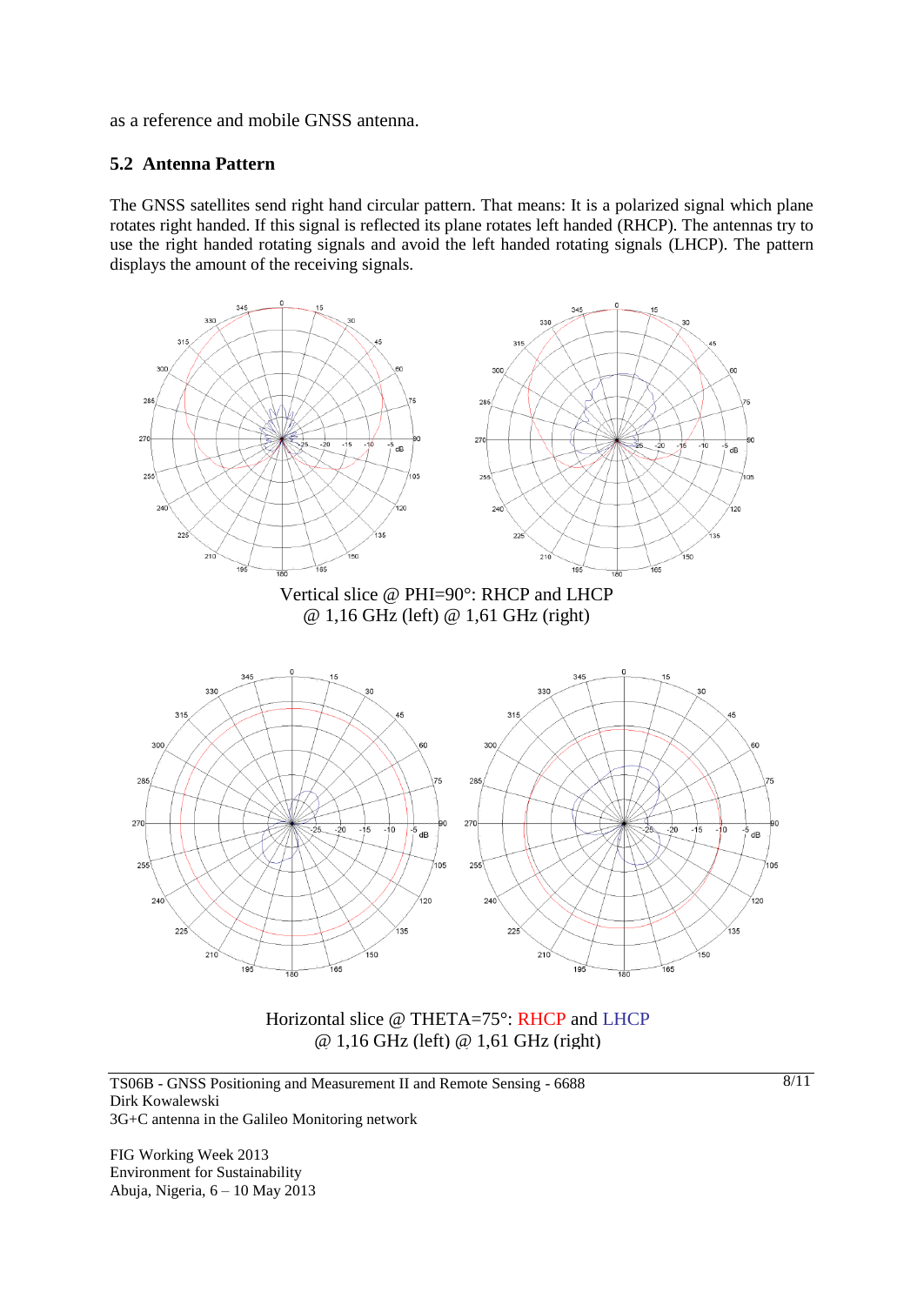The red line shows the received quality of the RHCP signals and the blue line shows the LHCP signals. The measurement told us that the 3G+C antenna has a very good multipath reduction (blue line) and enough gain to receive the signals from the satellites with low elevation  $(0^{\circ})$ .

## **5.3 Filtering**

The antenna filter was measured with a network analyzer. The input of the antenna is not accessible. A wideband log-periodic antenna was used to radiate into the 3G+C. This implies that the measurements are only relative and of limited accuracy. Nevertheless, we can conclude the antenna is nicely tuned to all GNSS frequency, with rather good suppression by 50dB typically with the exception of parts of the spectrum around 2.5GHz.



In spite of this filter, really strong signals, such as the air traffic radar at Bertem, which has a line of sight with the installation on the roof, can still leak through and saturate the amplifier. The radar in our vicinity has a frequency of 1.274GHz and the first and second harmonic are clearly leaking through. Following measurements show the peak power recorded with a spectrum analyzer.



TS06B - GNSS Positioning and Measurement II and Remote Sensing - 6688 Dirk Kowalewski 3G+C antenna in the Galileo Monitoring network

FIG Working Week 2013 Environment for Sustainability Abuja, Nigeria, 6 – 10 May 2013  $9/11$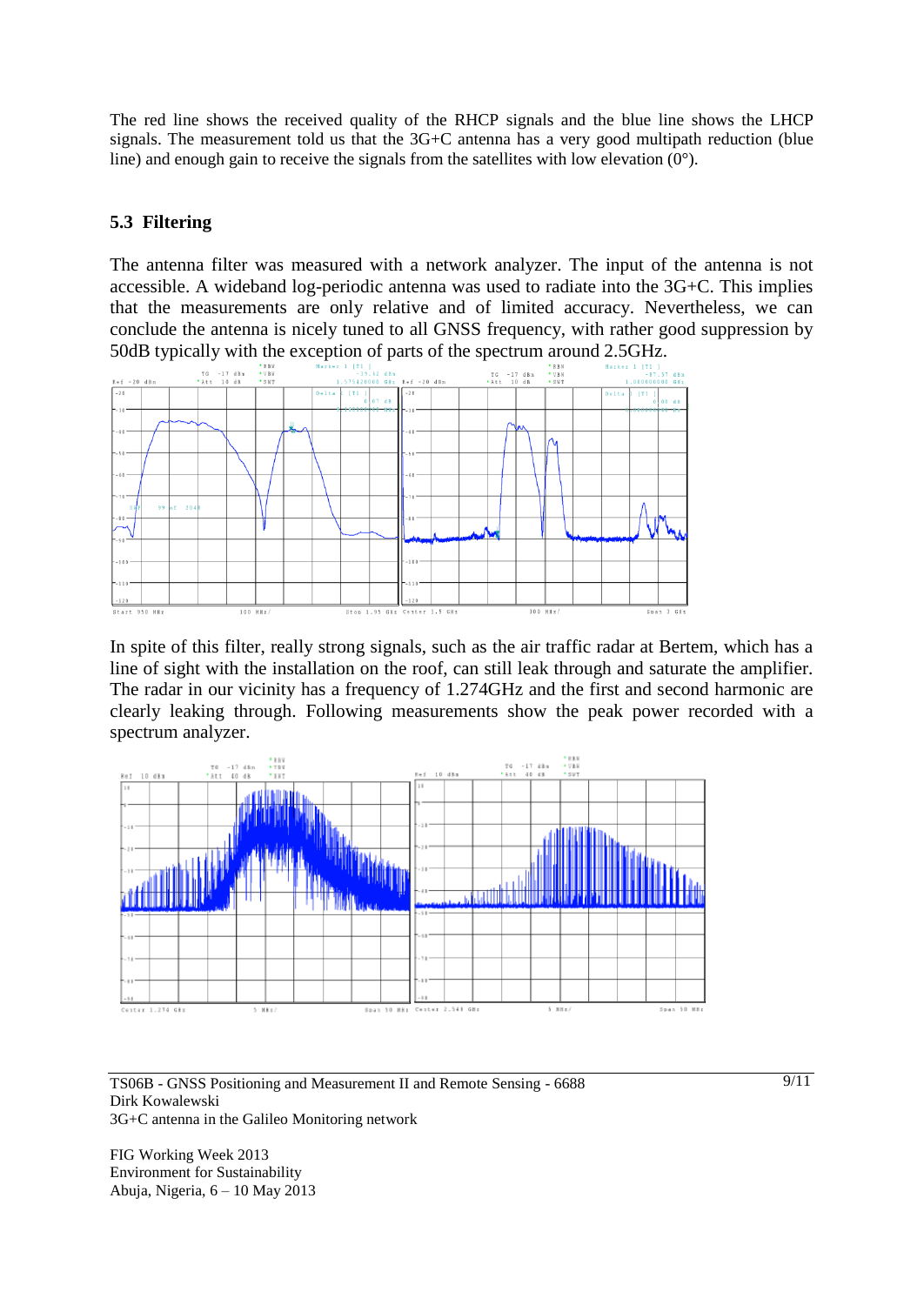### **5.4 The passive gain**

The value of the passive gain is in dbic. For simplifying you can determine: If the value is higher the antenna is able to hear better the signals from the satellites. Normally the receiver hears nothing under a value of 2 dbic. The 3G+C antenna has a really good passive gain. Here the s/n ratio between 3G+C (blue) and the Zephyr (red).



The 3G+C has e a better s/n ratio with every GPS satellite independent of the elevation angle. This is the reason to do the next step only with the 3G+C antenna from navXperience.

### **5.5 The group delay phase variation**

The phase delay variation in depend of the elevation angle is very important for the time synchronization and for the accuracy. In March 2013 the Geo++ Company got the order to make the measurement with three 3G+C antennas. Unfortunately for this paper the information about the results comes too late. More information about the group delays in the presentation. In simulation we expect a group delay phase variation under 1 ns.

## **6. CONCLUSION**

A disappointment in the comparisons was the Leica AR10. The brochure promised a new good antenna design with a high accuracy. But the ANTEX data showed a four wings result when the elevation angle goes down. We don't expect these results from a new precise GNSS antenna. The Zephyr and the 3G+C antenna deliver here much better results. Surprisingly were the PCV results from the navXperience 3G+C antenna. Also in the other disciplines surprised the 3G+C antenna: A very good tracking of GNSS satellites with low elevation, good filters and perfect multipath reduction. If ESA has no negative surprise with the group delay phase variation the 3G+C antenna is fixed for rover and for reference station in the Galileo monitoring network.